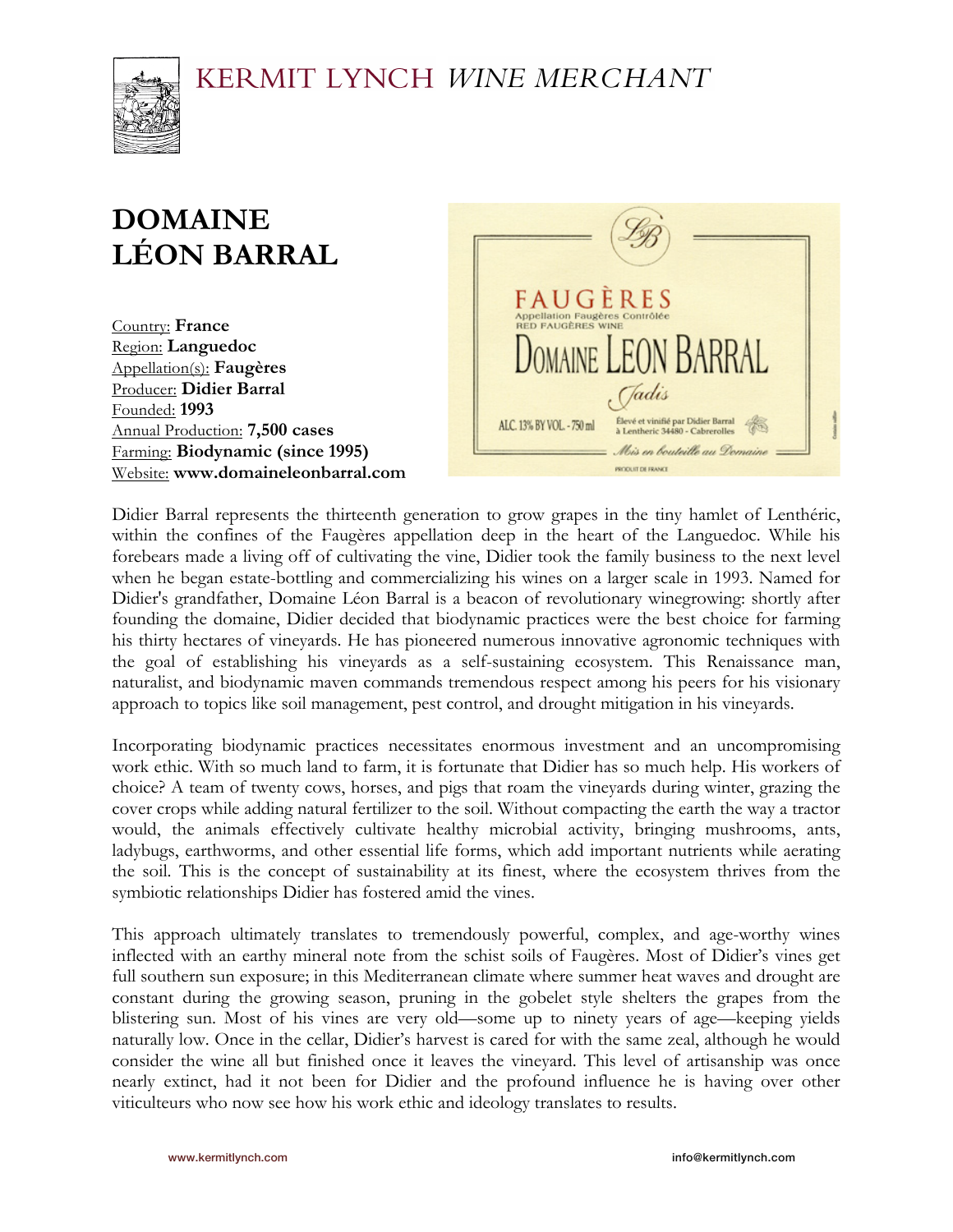

# DOMAINE LÉON BARRAL **(continued)**

| Wine                              | <b>Blend</b>                                                 | <b>Vine Age</b>              | <b>Soil Type</b> | Vineyard<br>Area* |
|-----------------------------------|--------------------------------------------------------------|------------------------------|------------------|-------------------|
| Vin de Pays de l'Hérault<br>Blanc | 80% Terret Blanc and Gris<br>$10\%$ Viognier<br>10% Roussane | 20 to 90<br>years            | Schist           | 3 <sub>ha</sub>   |
| Faugères                          | 50% Carignan<br>30% Grenache<br>20% Cinsault                 | 40 to 70<br>years            |                  | 14 ha             |
| Faugères "Jadis"                  | 50% Carignan<br>30% Syrah<br>20% Grenache                    | $30 \text{ to } 60$<br>years |                  | 10 <sub>ha</sub>  |
| Faugères "Valinière"              | 80% Mourvèdre<br>20% Syrah                                   | $15 \text{ to } 30$<br>years |                  | 4.3 ha            |

\* "ha"=hectares; one hectare equals roughly two and a half acres

## **VITICULTURE / VINIFICATION**

- Grapes are biodynamically farmed
- All grapes are harvested by hand and then sorted
- Depending on the variety, grapes are de-stemmed (in general, grapes from the youngest vines), however whole clusters are also used
- No SO2 is added until a small dose at bottling
- Wine is vinified in gravity-fed, cement *cuves*
- Wine is fermented with natural yeasts
- Maceration takes place for 3 to 4 weeks with regular, manual punch-downs in cement tanks
- Wines are never racked, filtered, or fined

#### **Faugères :**

- Wine is aged for 2 years in cement and stainless steel cuves
- Maceration takes place for 3 to 4 weeks with regular, manual punch-downs in cement tanks
- After maceration, must is lightly pressed with an old, wooden, vertical basket press

#### **Faugères "Jadis"**

- Maceration takes place for 3 to 4 weeks with regular, manual punch-downs in cement tanks
- After maceration, must is lightly pressed with an old, wooden, vertical basket press
- Wine is aged for 24 to 26 months in barrel (10% new oak)
- The Syrah in this cuvée comes from a south-facing parcel